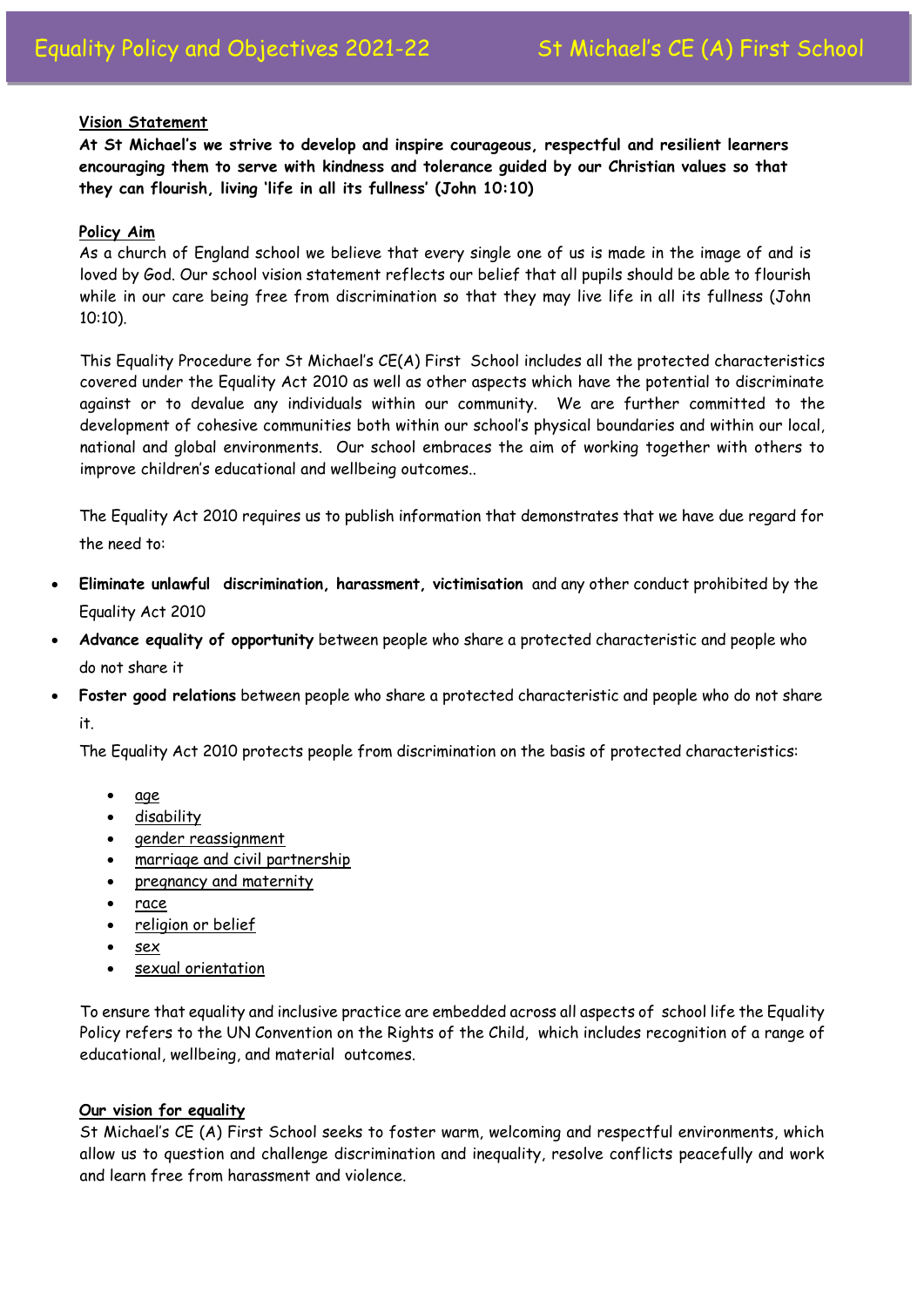We recognise that there are similarities and differences between individuals and groups but we will strive to ensure that our differences do not become barriers to participation, access and learning and to create inclusive processes and practices, where the varying needs of individuals and groups are identified and met. We therefore cannot achieve equality for all by treating everyone the same.

We will build on our similarities and seek enrichment from our differences and so promote understanding and learning between and towards others to create cohesive communities.

We believe that the Equality Act provides a framework to support our commitment to valuing diversity, tackling discrimination, promoting equality and fostering good relationships between people. It also ensures that we continue to tackle issues of disadvantage and underachievement of different groups.

**Our approach to equality** is based on the following key principles:

- Shared Humanity. Identifying commonality and shared values, aspirations and needs underpins our approach to equality.
- Valuing & respecting difference and diversity. We appreciate the richness within our differences and look for ways of celebrating and understanding them better
- Interdependence, interaction and influence. We recognise that, as they evolve, distinct cultures, beliefs and lifestyles will impact on and inform each other
- Social cohesion within our school and within our local community
- Excellence. We aim to inspire and recognise high personal and collective achievement throughout our community, the UK and the wider world.
- Personal and cultural identity. We will provide opportunities to explore and value the complexity of our personal and cultural identities
- Fairness and social justice. We will develop our understanding of the inequality that exists in society and explore ways of individually and collectively promoting a more equitable society

We will ensure we identify opportunities for promoting our vision, the key concepts and our duties on equality legislation across all aspects of school life, including the provision of extended services. We are committed to working for equality for all our staff, parents/carers and children to meet our duties under the Equality Act 2010.

We eliminate discrimination by:

- Regularly reviewing our behaviour policy ensuing that all children feel safe at school and addresses prejudicial bullying
- Reporting, responding to and monitoring all racist incidents
- Ensuring that the school's peer on peer abuse policy is regularly reviewed and its principles are embedded in
- Regularly monitoring the curriculum to ensure that the curriculum meets the needs of our pupils and that it promotes respect for diversity and challenges negative stereotyping
- Ensuring that teaching is of the highest quality to ensure children reach their potential and all pupils are given equal entitlement to success
- Tracking pupil progress to ensure that all children make rapid progress, and intervening when necessary
- Ensuring that all pupils have the opportunity to access extra-curricular provision
- Listening to and monitoring views and experiences of pupils and adults to evaluate the effectiveness of our policies and procedures.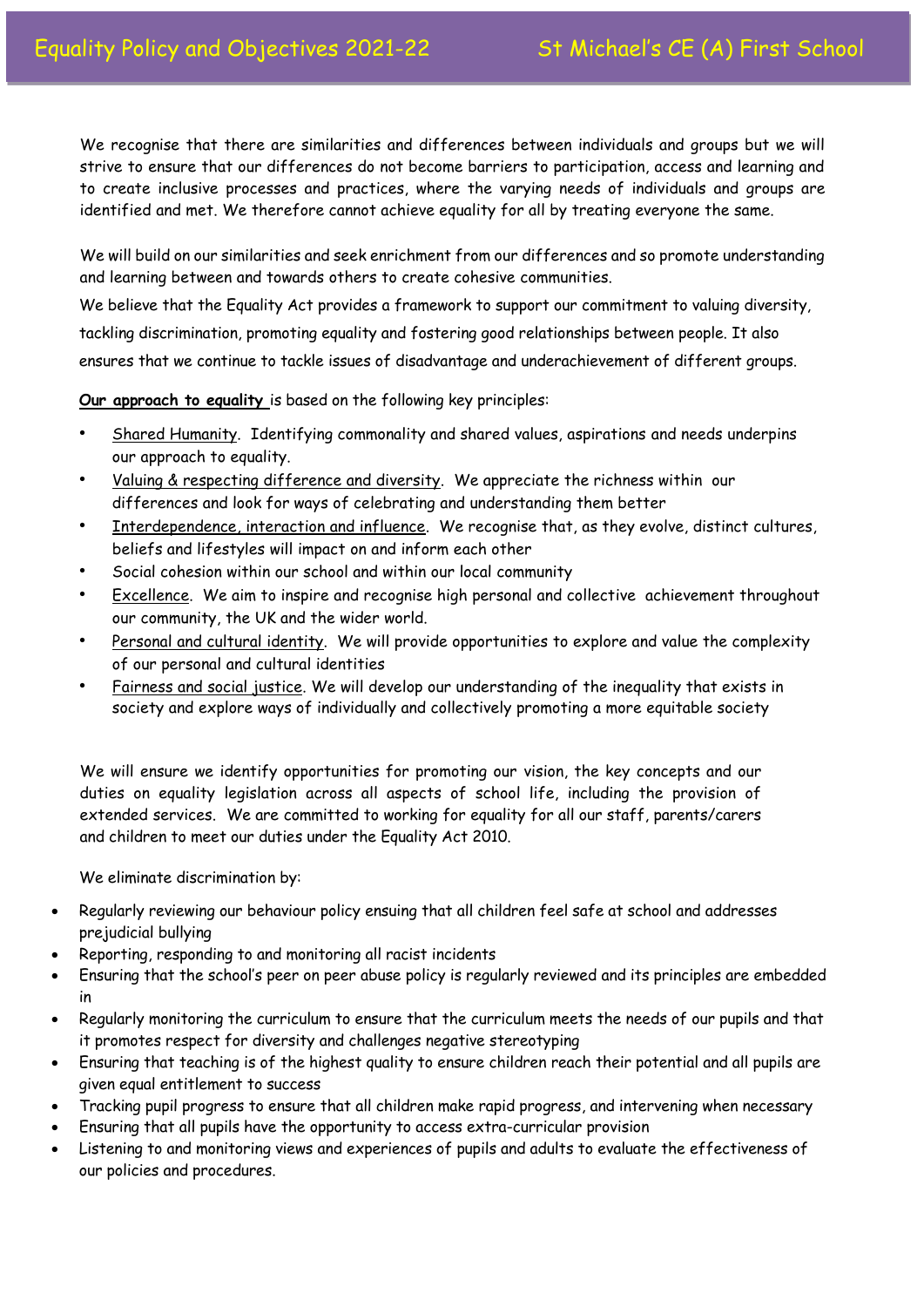- Planning a broad curriculum which educates pupils about the richness of the world and its different culture
- Planning opportunities across the curriculum which add to pupil's cultural and social understanding, appreciation and tolerance

## **The specific roles and responsibilities within our school community**

## *Our Headteacher will:*

- ensure that staff, parents/carers and pupils/students are informed about the Equality policy and objectives
- oversee the effective implementation of the policy
- ensure staff have access to training which helps to implement the procedure
- develop partnerships with external agencies regarding the procedure so that the school's actions are in line with the best advice available
- monitor the procedure and report to the Governing Body on the effectiveness of the procedure
- ensure that the senior leadership team (SLT) is kept up to date with any development affecting the procedure or actions arising from it.

### *Our governing body will:*

- support the Headteacher in implementing any actions necessary
- evaluate and review the procedure.
- Ensure that linked policies (anti-bullying, behaviour SEND, safeguarding) are reviewed regularly

# *Our Senior Leadership Team will:*

- have responsibility for supporting other staff in implementing this procedure
- provide a lead in the dissemination of information relating to the procedure
- with the Headteacher, provide advice/support in dealing with any incidents/issues
- assist in implementing reviews of this procedure.

#### *Our pupils/students will:*

- understand how the procedure relates to them, appropriate to age and ability
- be expected to act in accordance with the procedure.
- To report any concerns using school procedures

#### *Our parents/carers will:*

- have access to the procedure through a range of different media appropriate to their requirements
- be encouraged to actively support the procedure
- to report any concerns relating to equality
- be informed of any incident related to this procedure which could directly affect their child.

# *Our school staff will:*

- be involved in the on-going development of the procedure
- be fully aware of the Equality Procedure and how it relates to them
- understand that this is a whole school issue and support the Equality Procedure
- make known any queries or training requirements.